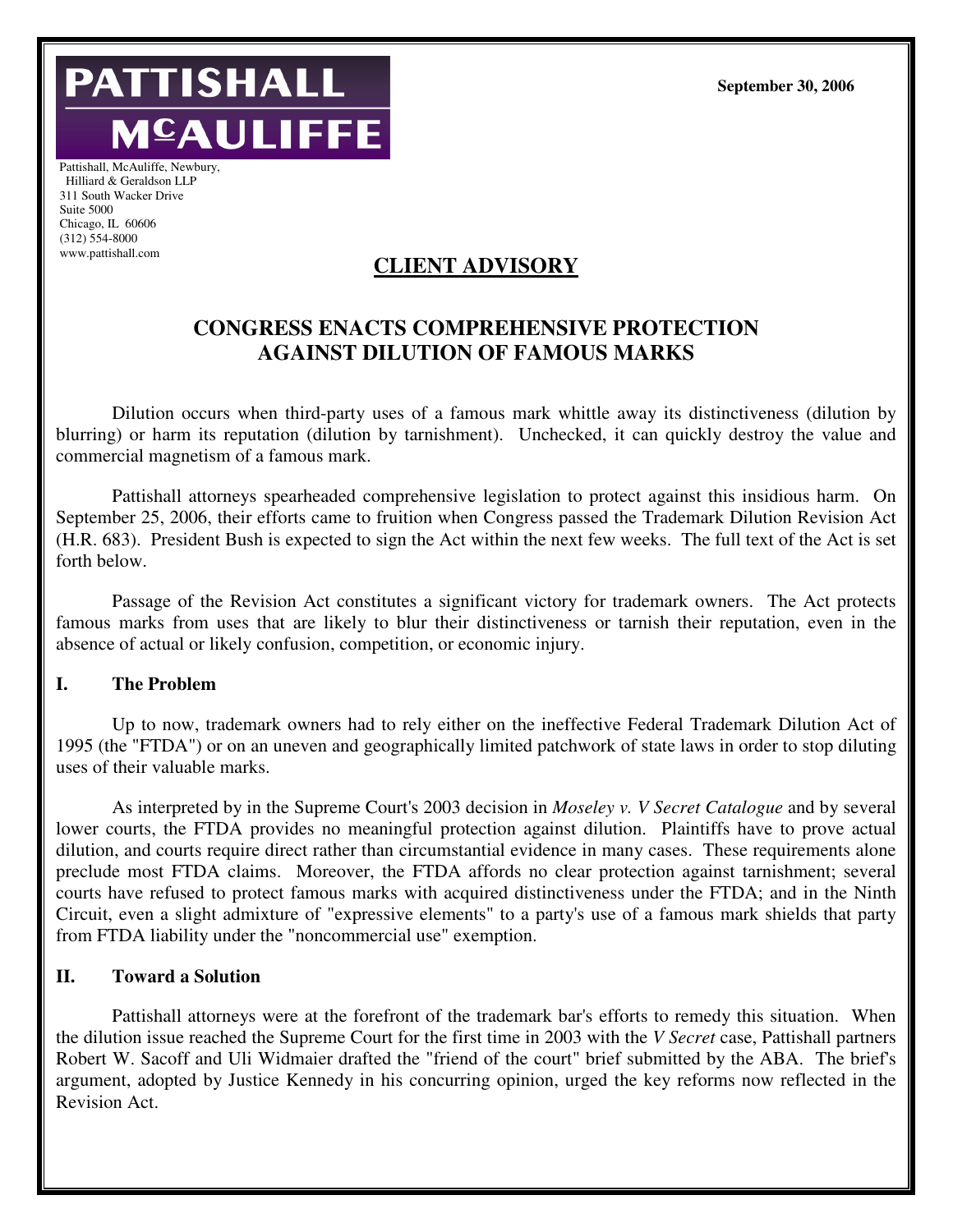### **Page 2**

In April 2004, Mr. Sacoff testified before Congress in his position as Chair of the Intellectual Property Law Section of the American Bar Association on proposed amendments to the FTDA. Mr. Sacoff recommended amending the FTDA to change its "actual dilution" standard to "likelihood of dilution;" expressly include a claim for dilution by tarnishment; and make famous marks with acquired-distinctiveness clearly eligible for protection against dilution.

In January 2005, Pattishall partners Joseph N. Welch II, representing the American Intellectual Property Law Association, and Jonathan S. Jennings, representing the American Bar Association, met with representatives of the International Trademark Association, and the Intellectual Property Owners Association, to build a consensus for the final language of a bill to revise the FTDA.

The success of that meeting was decisive in hastening the legislation along. Barely one month later, on February 9, 2005, Representative Lamar Smith introduced the text of the agreed-upon draft legislation in the House of Representatives. The bill was passed by the House on April 19, 2005. The Senate made several revisions and passed its version on March 8, 2006. The House adopted the Senate's version on September 25, 2006. Throughout this process, Mr. Jennings, on behalf of the Intellectual Property Law Section of the American Bar Association, helped address numerous revisions sought by telecommunications and search engine companies.

## **III. The Trademark Dilution Revision Act – Key Provisions**

The Revision Act is specifically designed to remedy the FTDA's shortcomings. It accomplishes the following key goals:

- It changes the FTDA's "actual dilution" standard to a "likelihood of dilution" standard. *See* Section  $2(c)(1)$ .
- It permits dilution claims to be proved by circumstantial evidence. *See* Section 2(c)(2)(B).
- It protects famous marks against dilution by both blurring and tarnishment. *See* Section 2(c)(2)(B) and  $(C).$
- It protects famous marks with acquired distinctiveness. *See* Section 2(c)(1).
- It uses a common-sense definition of fame that should make it easier to prove fame when a mark is widely recognized throughout the country, while possibly making it harder to prove fame when a mark is recognized only within a niche market. *See* Section 2(c)(2)(A).
- It closes the "noncommercial use" loophole by expressly providing effective safe harbors for fair uses and uses that involve free speech interests. *See* Section 2(c)(3).

In sum, prior federal dilution law was in disarray, while state dilution law offered little effective help. Congress has now enacted comprehensive legislative reform. The Revision Act constitutes a clear and effective dilution law that promises to give owners of famous trademarks the protection they need.

by Uli Widmaier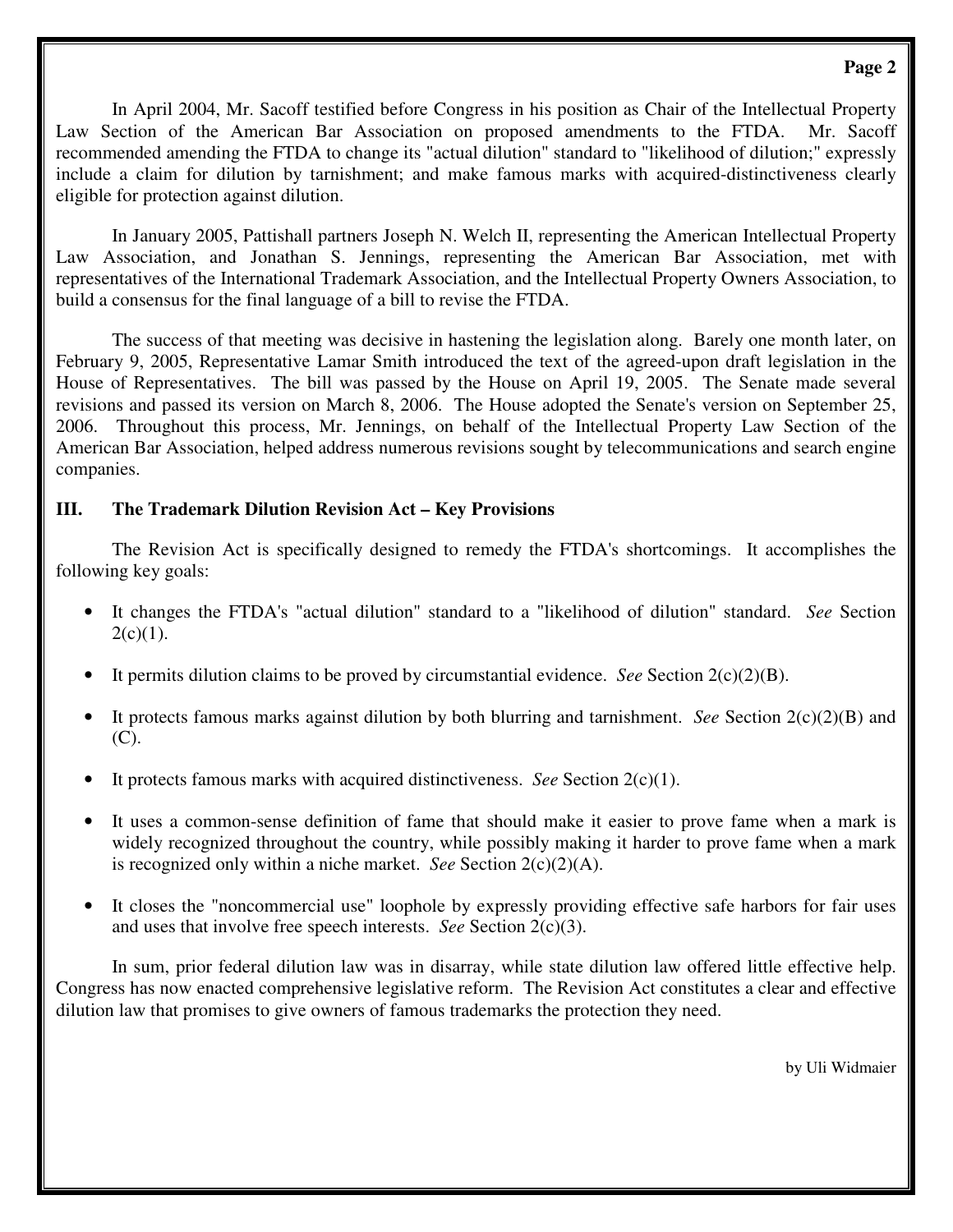## **The Full Text of the Trademark Dilution Revision Act of 2006**

#### **1. SECTION 1. SHORT TITLE.**

(a) Short Title- This Act may be cited as the `Trademark Dilution Revision Act of 2006'.

(b) References- Any reference in this Act to the Trademark Act of 1946 shall be a reference to the Act entitled `An Act to provide for the registration and protection of trademarks used in commerce, to carry out the provisions of certain international conventions, and for other purposes', approved July 5, 1946 (15 U.S.C. 1051 et seq.).

#### **2. SEC. 2. DILUTION BY BLURRING; DILUTION BY TARNISHMENT.**

Section 43 of the Trademark Act of 1946 (15 U.S.C. 1125) is amended--

(1) by striking subsection (c) and inserting the following:

`(c) Dilution by Blurring; Dilution by Tarnishment-

`(1) INJUNCTIVE RELIEF- Subject to the principles of equity, the owner of a famous mark that is distinctive, inherently or through acquired distinctiveness, shall be entitled to an injunction against another person who, at any time after the owner's mark has become famous, commences use of a mark or trade name in commerce that is likely to cause dilution by blurring or dilution by tarnishment of the famous mark, regardless of the presence or absence of actual or likely confusion, of competition, or of actual economic injury.

 $\zeta(2)$  DEFINITIONS- (A) For purposes of paragraph (1), a mark is famous if it is widely recognized by the general consuming public of the United States as a designation of source of the goods or services of the mark's owner. In determining whether a mark possesses the requisite degree of recognition, the court may consider all relevant factors, including the following:

`(i) The duration, extent, and geographic reach of advertising and publicity of the mark, whether advertised or publicized by the owner or third parties.

`(ii) The amount, volume, and geographic extent of sales of goods or services offered under the mark.

`(iii) The extent of actual recognition of the mark.

`(iv) Whether the mark was registered under the Act of March 3, 1881, or the Act of February 20, 1905, or on the principal register.

`(B) For purposes of paragraph (1), `dilution by blurring' is association arising from the similarity between a mark or trade name and a famous mark that impairs the distinctiveness of the famous mark. In determining whether a mark or trade name is likely to cause dilution by blurring, the court may consider all relevant factors, including the following:

`(i) The degree of similarity between the mark or trade name and the famous mark.

`(ii) The degree of inherent or acquired distinctiveness of the famous mark.

`(iii) The extent to which the owner of the famous mark is engaging in substantially exclusive use of the mark.

`(iv) The degree of recognition of the famous mark.

`(v) Whether the user of the mark or trade name intended to create an association with the famous mark.

`(vi) Any actual association between the mark or trade name and the famous mark.

`(C) For purposes of paragraph (1), `dilution by tarnishment' is association arising from the similarity between a mark or trade name and a famous mark that harms the reputation of the famous mark.

`(3) EXCLUSIONS- The following shall not be actionable as dilution by blurring or dilution by tarnishment under this subsection:

`(A) Any fair use, including a nominative or descriptive fair use, or facilitation of such fair use, of a famous mark by another person other than as a designation of source for the person's own goods or services, including use in connection with--

`(i) advertising or promotion that permits consumers to compare goods or services; or

`(ii) identifying and parodying, criticizing, or commenting upon the famous mark owner or the goods or services of the famous mark owner.

`(B) All forms of news reporting and news commentary.

`(C) Any noncommercial use of a mark.

`(4) BURDEN OF PROOF- In a civil action for trade dress dilution under this Act for trade dress not registered on the principal register, the person who asserts trade dress protection has the burden of proving that--

`(A) the claimed trade dress, taken as a whole, is not functional and is famous; and